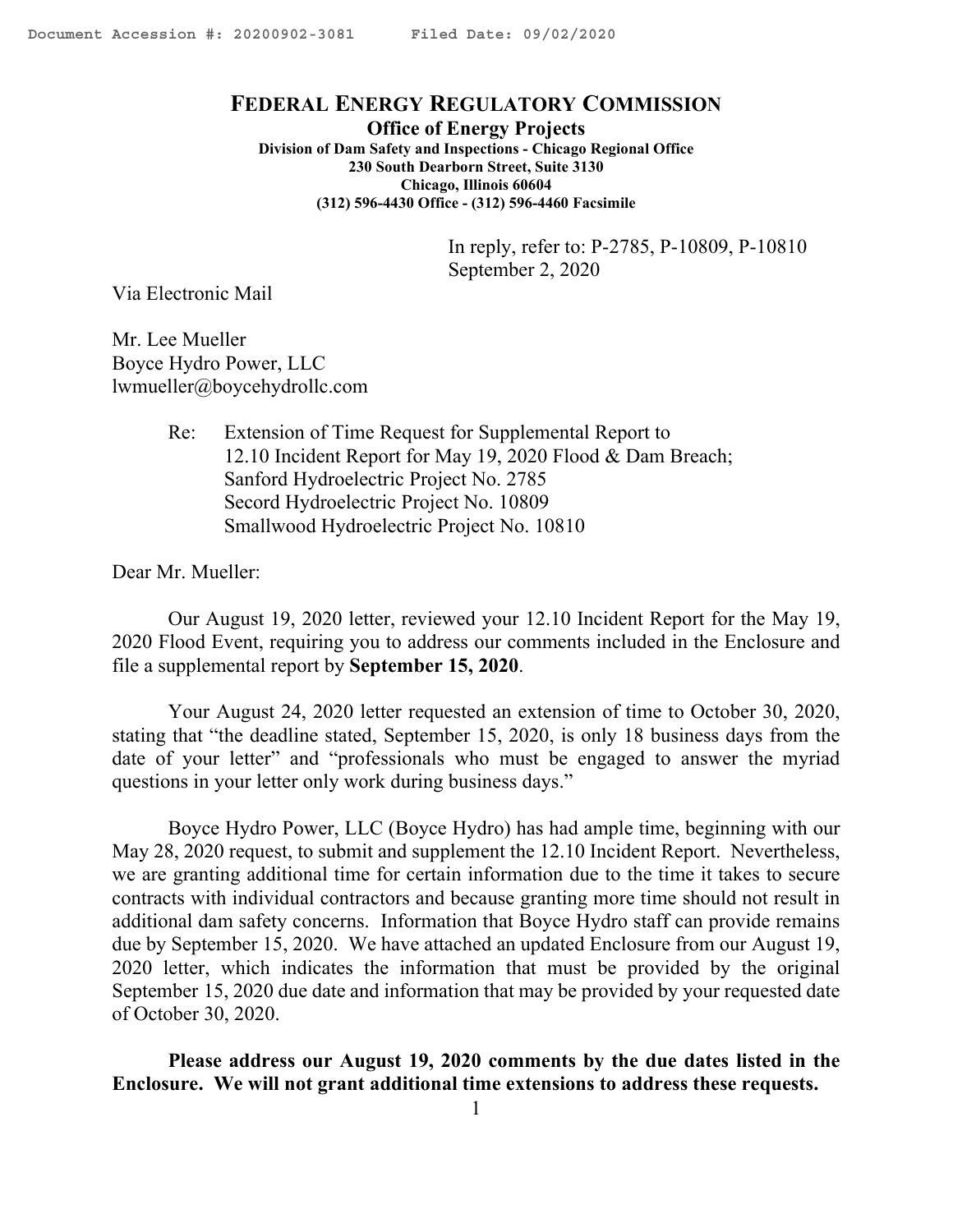You may contact me at 312.596.4430 if you have any questions or concerns pertaining to this letter.

Sincerely,

Jazgory

John A. Zygaj, P.E. Regional Engineer

Enclosure – FERC Comments on 12.10 Incident Report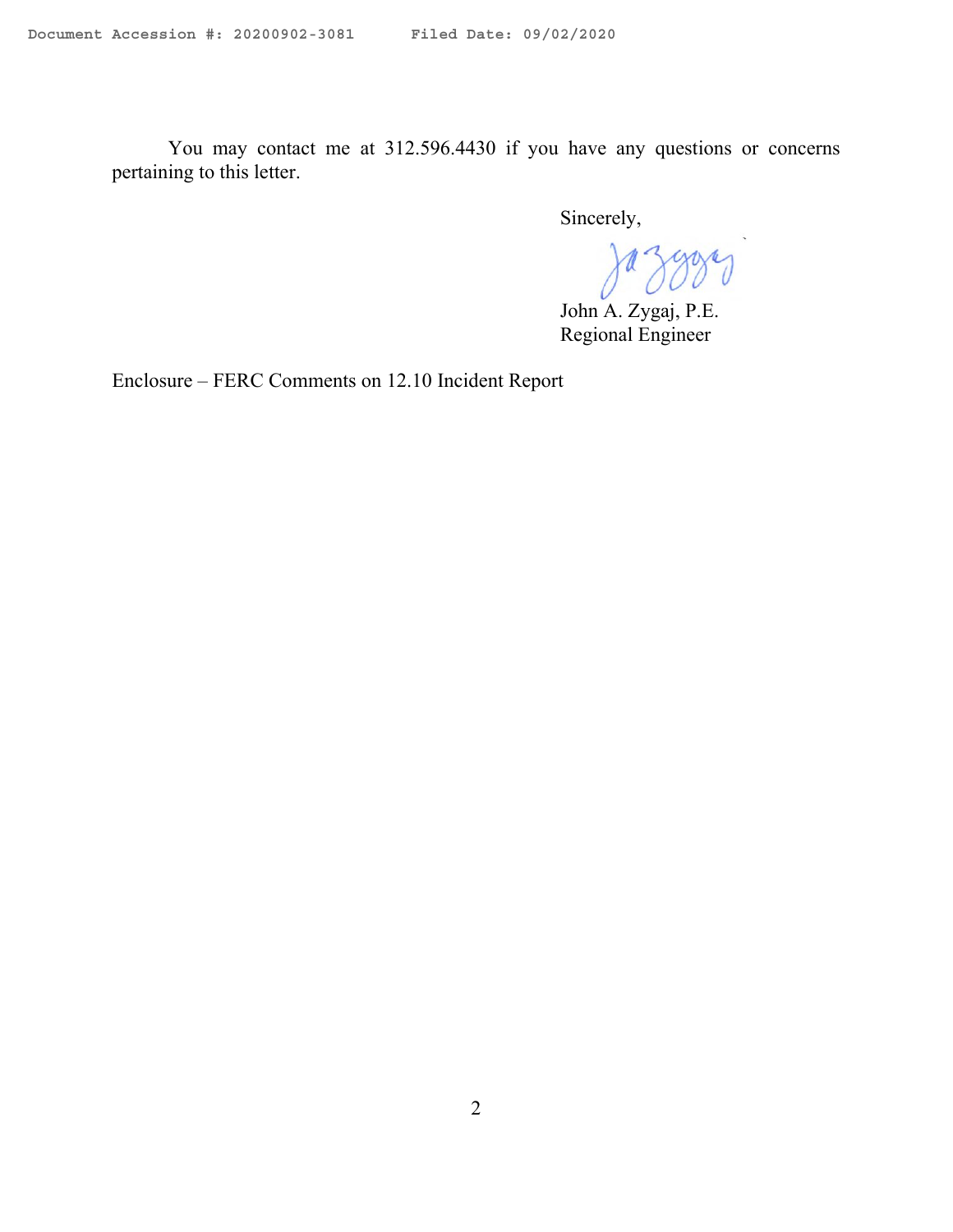# **Enclosure – Due Dates to address the Commission's August 19, 2020 Comments on 12.10 Incident Report**

#### General

- 1. The incident report does not indicate that Mr. Richard D. Purkeypile listed as the Chief Dam Safety Engineer (CDSE) in the 2018 Owners Dam Safety Plan (ODSP) – Rev 6 or Mr. Shawn McGee listed as the CDSE in the June 2020 ODSP – Rev 7 was involved with the operations or assessment of project features during the May 2020 flood and dam failures. Explain why Mr. Purkeypile or Mr. McGee was not involved in the decision-making processes and flood fighting during the May 2020 flood. **Due Date: No later than September 15, 2020.**
- 2. In accordance with Chapter 6 of our Engineering Guidelines, an after-action review of the EAP activation should be conducted with any emergency management authorities involved in the May 2020 incident. As part of the review, all participants must discuss and evaluate, at minimum: the events or conditions leading up to, during, and following the incident; significant actions taken by each participant and improvements for future emergencies; all strengths and deficiencies found in the incident management process, materials, equipment, staffing levels, and leadership; and corrective actions identified and a planned course of action to implement recommendations. The results of the afteraction review should be documented in an After-Action Report and submitted for our review.

### **Due Date: No later than October 30, 2020.**

3. As per section 12.10(a)(2) of the Commission's regulations, include a detailed description of the nature and extent of any upstream and downstream private property damages related with the breach of Sanford Dam and operation of Secord and Smallwood dams.

**Due Date: No later than October 30, 2020.**

- 4. Provide surveyed elevations of highwater marks upstream and downstream, and at the powerhouse/spillway structure of Sanford, Smallwood and Secord Projects. **Due Date: No later than October 30, 2020.**
- 5. Provide tailwater levels-time plots for Sanford, Smallwood, and Secord Projects. **Due Date: No later than September 15, 2020.**
- 6. Per the 12.10 report:

"on May 19<sup>th</sup>, between 2:00 and -3:00 pm at Smallwood, operators discovered water gushing out of the lower level of the powerhouse building; water had risen so high in the tailrace that it has reached the level of an opening and was forced outside, causing earth erosion alongside the powerhouse building."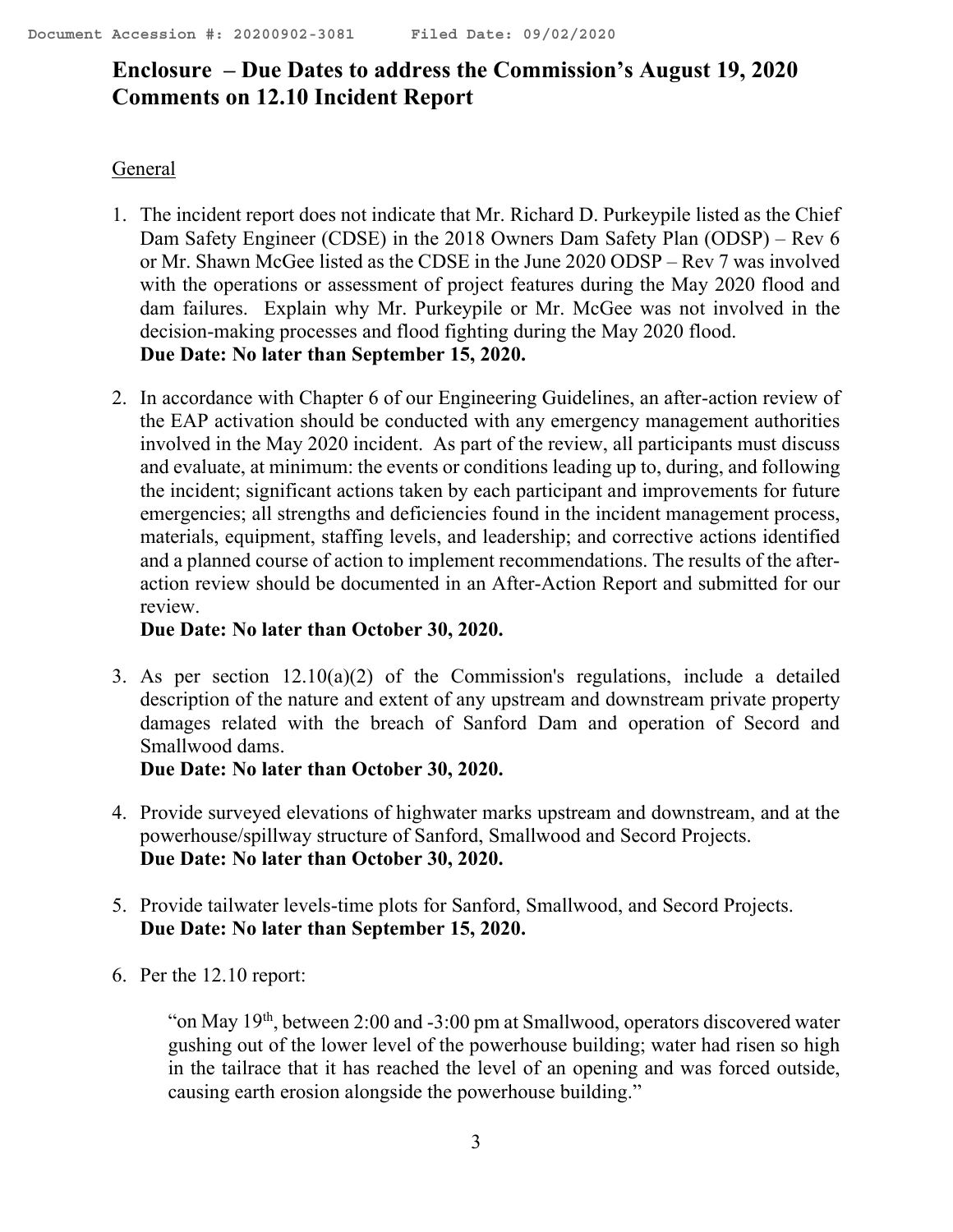Provide additional information (photos, tailwater elevations, etc.) regarding this matter. Per the provided photos, we were not able to confirm the tailwater elevation as well as other flood scenarios that could have caused the powerhouse flooding. This issue was also discussed in our July 15, 2020 letter on your consultant's Smallwood Dam inspection report.

#### **Due Date: No later than September 15, 2020.**

7. Submit any in-house dam safety inspection reports completed after the date of our last annual inspection and before the May 2020 flooding. **Due Date: No later than September 15, 2020.**

#### Operations & Data

- 8. Provide inflow and outflow hydrographs during the flood for the Secord, Smallwood, and Sanford dams and provide supporting calculations. **Due Date: No later than October 30, 2020.**
- 9. The gate opening/closing sequence report should be updated with the gate identifier for each of your projects. For example, on May 17th the gate opening at Edenville was documented as 4.5 feet at the beginning of the 24-hour period,2 feet at Tittabawassee and 2.5 feet at Tobacco however, there are six gates at Edenville. Information for each gate's opening height instead of the cumulative opening height should be provided. **Due Date: No later than September 15, 2020.**
- 10.Clarify operational data records for Secord and Smallwood:
	- a. What type of data is provided below the columns labeled as "H2O\_TMP\_VALO", "U1\_GATE\_SCALED\_VALO" and "KW\_VALO" ?
	- b. There are two gates at each of these projects. Provide data for each gate.

## **Due Date: No later than September 15, 2020.**

- 11.Clarify operational data records for Sanford:
	- c. Why are different operational parameters presented for Secord and Smallwood than for Sanford? Why is "VALO" present on the elevation records for Secord and Smallwood but not for Sanford?
	- d. Provide tailwater elevations.
	- e. What type of data is provided under the columns labeled as U1, U2, and U3 Gate Scaled? Please provide an explanation of how these values correlate with headwater values.
	- f. There are six gates at this project. Provide data for each gate.
	- g. Turbine SPD: We assume this is turbine speed. Does this relate to wicket gate opening? If so, what are the corresponding flows?

## **Due Date: No later than September 15, 2020.**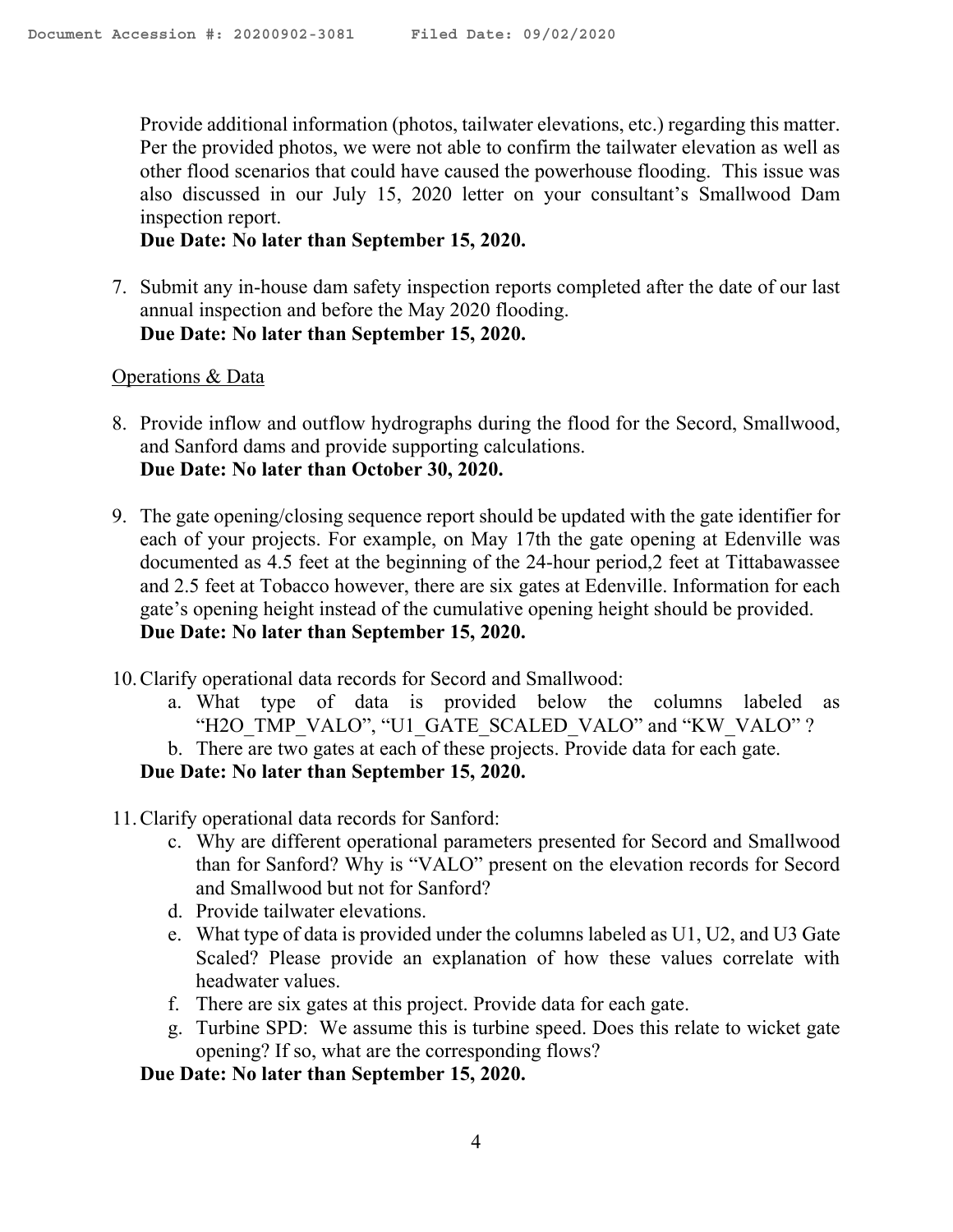- 12. Submit any photos taken between May 17 and May 20 that show any debris blockage at the Secord, Smallwood, and/or Sanford spillways. **Due Date: No later than September 15, 2020.**
- 13.The maximum observed elevation at the Smallwood Project was reported as 709.2 ft (NGVD29). Per the final construction report for the Smallwood PFM No. 8 (dated May 3, 2017), the minimum elevation of the left emergency overflow section is 709.28 ft. However, the May 2020 flood overtopped the emergency overflow section. Clarify this elevation disparity.

**Due Date: No later than September 15, 2020.**

- 14. Provide information regarding the operational status of monitoring instrumentation and post-flooding monitoring data. **Due Date: No later than September 15, 2020.**
- 15. Provide information regarding the operational status of powerhouse intake stoplogs and the wooden stoplogs used to close the steel sheet pile diversion during the extreme floods at Smallwood.

**Due Date: No later than September 15, 2020.**

#### **Remediation**

16. Provide a detailed description and photos of any damage to the Secord Project, including the status of any repairs.

**Due Date: No later than September 15, 2020.**

- 17. Provide construction documentation for the emergency repairs completed for your projects after the May 2020 flood event. Include the following information:
	- a. Foundation preparation of backfills.
	- b. Gradation of earthfill materials, and placement, moisture conditioning, and compaction methods and equipment. Include loose placed and compacted lift heights and number of compaction equipment passes.
	- c. Gradation, type and strength of riprap material and minimum riprap layer thickness.
	- d. Gradation and type of bedding material under riprap.
	- e. Criteria used to determine the extent of the riprap erosion protection.
	- f. Plan view showing the different erosion repairs. Include typical cross sections of each repair type.

**Due Date: No later than September 15, 2020.**